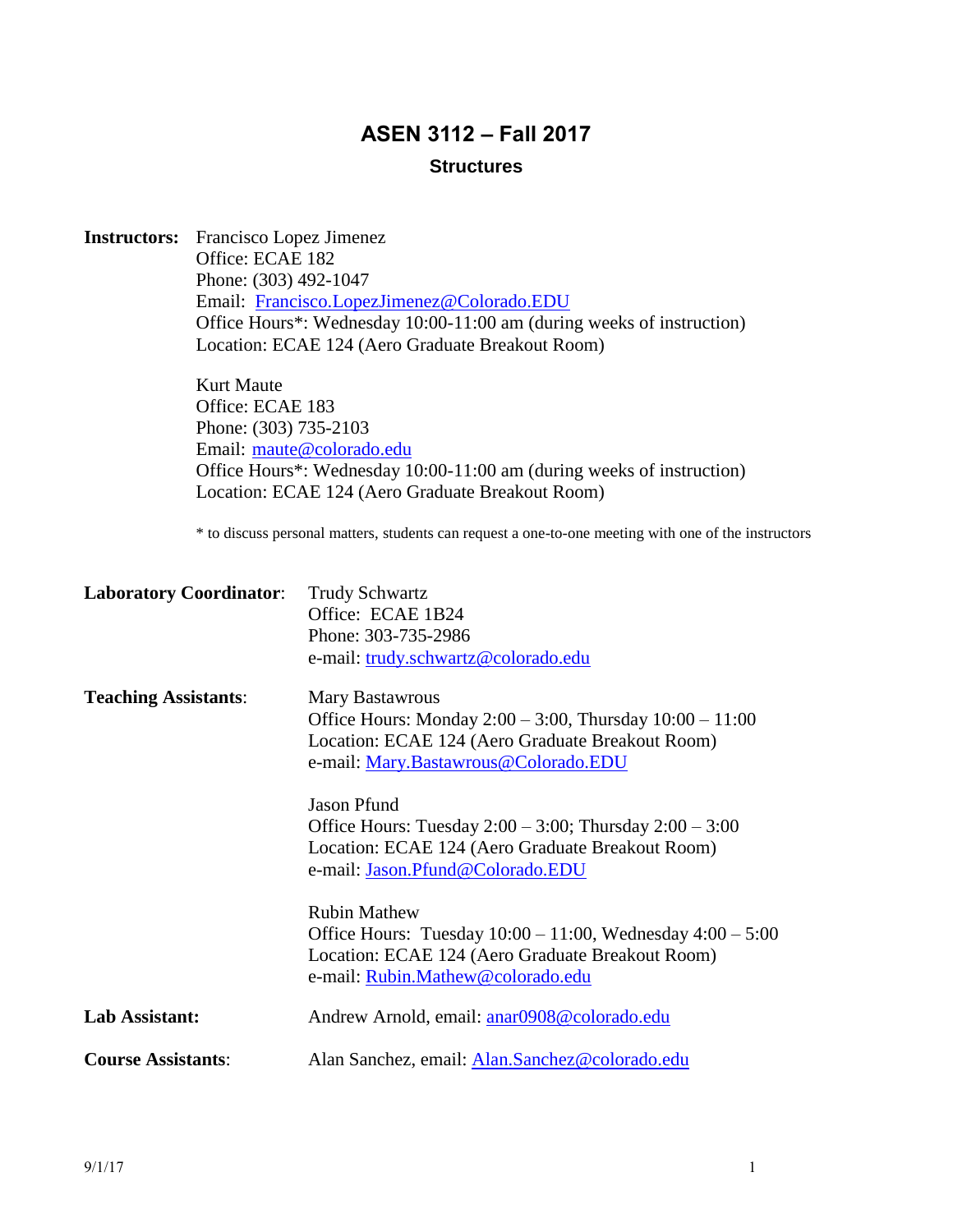| Lectures:                                  | T/Th: $12:30 - 1:45$ pm, FLMG 155                                                                                                                                                                                                                                                                                                                                                                                                               |  |  |
|--------------------------------------------|-------------------------------------------------------------------------------------------------------------------------------------------------------------------------------------------------------------------------------------------------------------------------------------------------------------------------------------------------------------------------------------------------------------------------------------------------|--|--|
| <b>Recitations &amp; Labs:</b> Section 011 | F: $1:00 - 2:50$ pm, ITLL 1B50 <sup>**</sup><br>F: $3:00 - 4:50$ pm, ITLL 1B50**<br>Section 012<br>M: $3:00-4:50$ pm, ITLL 1B50 <sup>**</sup><br>Section 013                                                                                                                                                                                                                                                                                    |  |  |
|                                            | ** if location for particular labs differs from the one stated above, the alternate location will be<br>announced on D2L.                                                                                                                                                                                                                                                                                                                       |  |  |
| <b>Class Web Site:</b>                     | DL2: https://learn.colorado.edu/, ASEN3112                                                                                                                                                                                                                                                                                                                                                                                                      |  |  |
| Class e-mail list:                         | Through D2L only                                                                                                                                                                                                                                                                                                                                                                                                                                |  |  |
| Texts:                                     | Lecture notes are posted on D2L                                                                                                                                                                                                                                                                                                                                                                                                                 |  |  |
| <b>Prerequisites:</b>                      | ASEN 2001-2003-2004 and APPM 2360, with grade of C or better in each.                                                                                                                                                                                                                                                                                                                                                                           |  |  |
|                                            | Course Objectives: The main objective of the course is to introduce modern structural analysis<br>techniques based on understanding of the development of internal forces, stresses<br>and deformations. These are essential to the design and verification of advanced<br>aerospace structures and systems. The course offers an introduction to matrix and<br>finite element methods for skeletal (truss and frame) structures, as well as to |  |  |

fundamental concepts in mechanical vibrations, structural dynamics, and

**Major Course Topics and Schedule**:

structural stability.

| Week           | Topic                                                              |
|----------------|--------------------------------------------------------------------|
| 1              | The concept of stress and average stress                           |
| $\overline{2}$ | Pressure Vessels, Strain measures, Elastic behavior of materials I |
| 3              | Elastic behavior of materials II, Plane stress                     |
| $\overline{4}$ | Torsion I                                                          |
| 5              | Torsion II & III                                                   |
| 6              | Deformation of Beams I & II                                        |
| 7              | Deformation of Beams III                                           |
| 8              | Finite Element Method I & II                                       |
| 9              | Finite Element Method III & IV                                     |
| 10             | <b>Structural Dynamics and Vibration I</b>                         |
| 11             | Structural Dynamics and Vibration II & III                         |
| 12             | Structural Dynamics and Vibration IV & V                           |
| 13             | <b>Fall Break</b>                                                  |
| 14             | <b>Structural Dynamics and Vibration VI</b>                        |
| 15             | Stability of Structures I & II                                     |
| 16             | Stability of Structures III & IV                                   |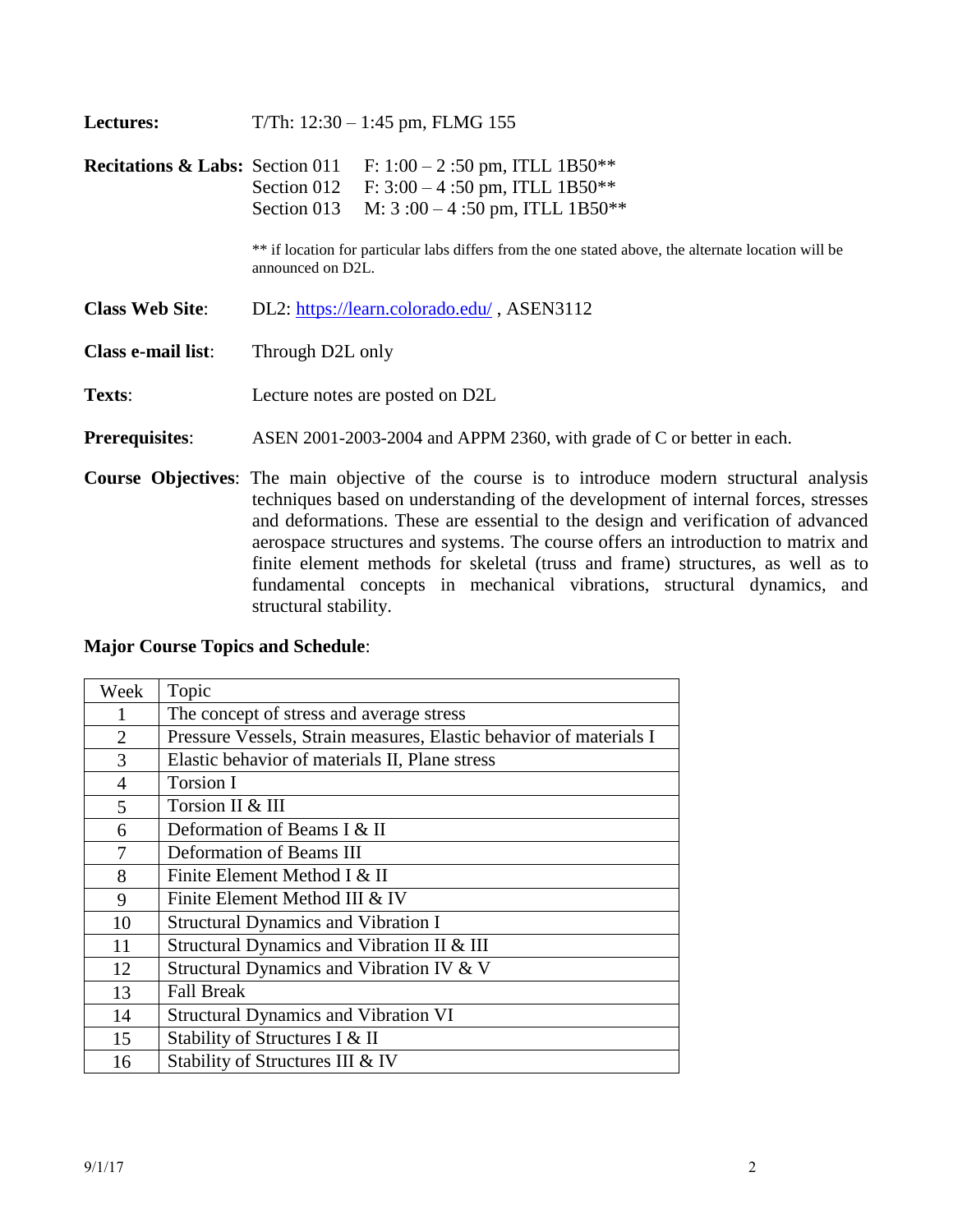## **Course Work:**

Coursework consists of reading assignments, in-class clicker quizzes, homework, recitations, experimental/ computer labs, four midterm exams and one final exam. Attendance to recitation and labs is expected and may affect the student's score. Exams cover all material including lectures, recitations, laboratory work and homework.

Recitations: Recitations are offered on Fridays and Mondays (depending on the student's lab section) at the Active Learning Center of ITLL 1B50, in three sections of 1 hr. 50 min each. The main objective is to review material covered during the week, especially that helpful for the currently assigned homework. Recitations may also include additional exercise material, not covered in class, useful for midterm exam preparation. Recitations are replaced by lab demos (conducted at the same time, but in the ITLL Plaza area nearby) when laboratory and/or computer work is scheduled for the following week.

Reading Assignments: Reading assignments are to be completed before the lecture/discussion. The lecture/discussions should help to clarify and supplement what students have read.

Homework: Homework assignments are given most weeks on Thursdays and are due at the start of the following class on Thursday, as specified in the assignment. No homework assignments are posted due in the week of midterm exams. Assignments generally cover 4 to 5 problems and are designed to help students become proficient in a subject. Before doing any homework, students should read the posted lectures and try to follow worked-out examples. This should give the student an idea of the principles involved and the solution method. Homework problems may be also discussed in the recitation prior to the due date. All homework should be done on Engineering paper (the green-on-white ruled paper available at the bookstore). No electronic versions (e.g. PDF or WORD) is accepted. No late homework submissions are accepted.

Written work should be neat and readable with adequate space and margins. Messy work will be returned ungraded and a zero-score recorded. The main and essential steps of the solution approach need to be shown; failing to do so will result in a lower score. The final result needs to be indicated by an arrow, underline or box. Multiple answers when one is required will be counted as incorrect. Copying material from any resource (including solutions manuals) and submitting it as one's own are considered plagiarism and are an Honor Code violation.

Labs: Safety is the first priority for lab work involving experiments or use of computers. If you have not done so, students are required to attend an orientation and safety course presented by the ITLL staff in the first week of the semester. Anyone violating rules of safe conduct may be restricted from accessing the ITLL facilities. The three experimental labs are carried out in groups of five or six students. The groups are created randomly among student of the same lab section. Attendance is mandatory; missing part of a lab (demo, experiment) without cause or notification results in 50% of the student's report score being deducted. A student should contact one of the instructors or TAs in advance if the student cannot make attend part of a lab to make appropriate arrangements.

Computer Use: Several assignments and labs may require computer access and basic programming skills in languages such as MATLAB and Excel. As part of the introduction to finite element methods the use of the commercial FEM package ANSYS is taught for the computer component of Lab 2. Students will have access to the ITLL Plaza computers to do computer work.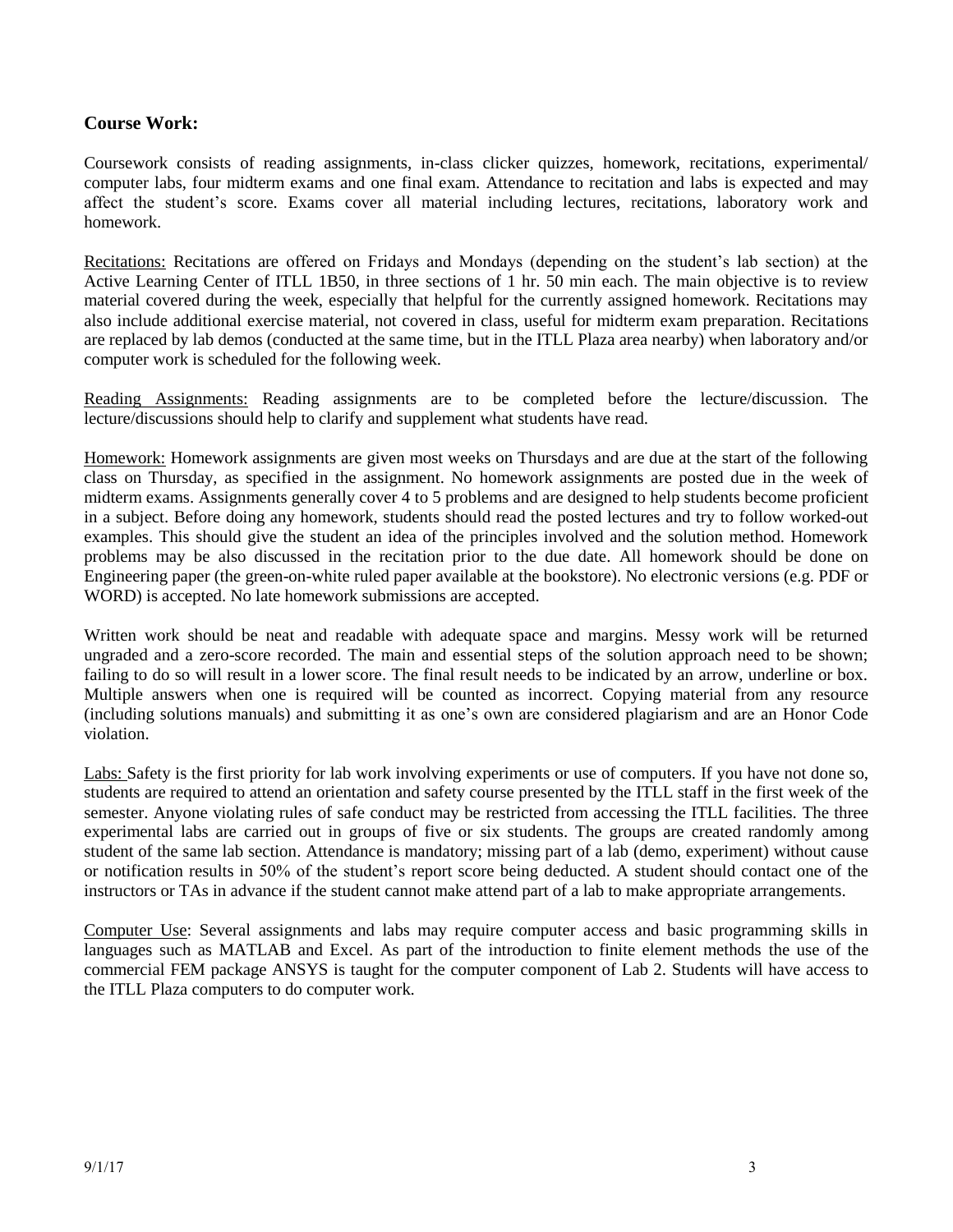## **Grading Guidelines**:

| Group work: * 4 Lab reports |                                                                     | $25\%$ (= 5% + 10% + 5% + 5%)                         |
|-----------------------------|---------------------------------------------------------------------|-------------------------------------------------------|
| Individual:                 | <b>Clicker Quizzes</b><br>Homework<br>4 Midterm Exams<br>Final Exam | 10%<br>20\%<br>$30\%$ (= 4 times 7.5%)<br>15%<br>100% |
|                             |                                                                     |                                                       |

\*Group work only counts toward final grade if the total individual grade is C or better. If the individual grade is below C, the final grade equals the total individual grade.

Notes:

- Clicker quizzes gauge the student's level of preparation of a lecture and the conceptual understanding of course material. The scores of the two lowest clicker quizzes are dropped. The quiz questions are discussed after the quiz during the lecture. No makeup quizzes are offered.
- Each homework assignment includes a set of several problems. The assignment is partially graded for completeness (10pts), while two randomly selected problems are graded in detail for technical content and presentation (10pts each, 20pts total). Thus, the final score for each homework set is out of a total of 50pts and computed based upon the numeric breakdown below:

$$
HW \frac{Score}{50} = 20pts (Rand.P1) + 20pts (Rand.P2) + 10pts \times \frac{\# of Remaining Problems Completed}{\# of Remaing Problems in Set}
$$

Solutions for all homework problems are posted on D2L after the due date.

- Midterms cover material covered in the weeks prior to the exam. They provide a gauge to determine what an individual student has learned. The midterm exams are given at regular lecture hours in FLMG 155. All midterm exams are closed-book but a crib sheet is permitted. The maximum number of pages of the crib sheet will be announced separately for each midterm. No exam grades will be dropped.
- The final exam spans the entire course but with additional emphasis on material covered since the fourth midterm.
- All your scores and grades will be posted on D2L and need to be checked within 2 weeks after they are posted; requests to change a score need to be made within this period.
- We reserve the right to make minor changes to this distribution of weights based on variations in assignments.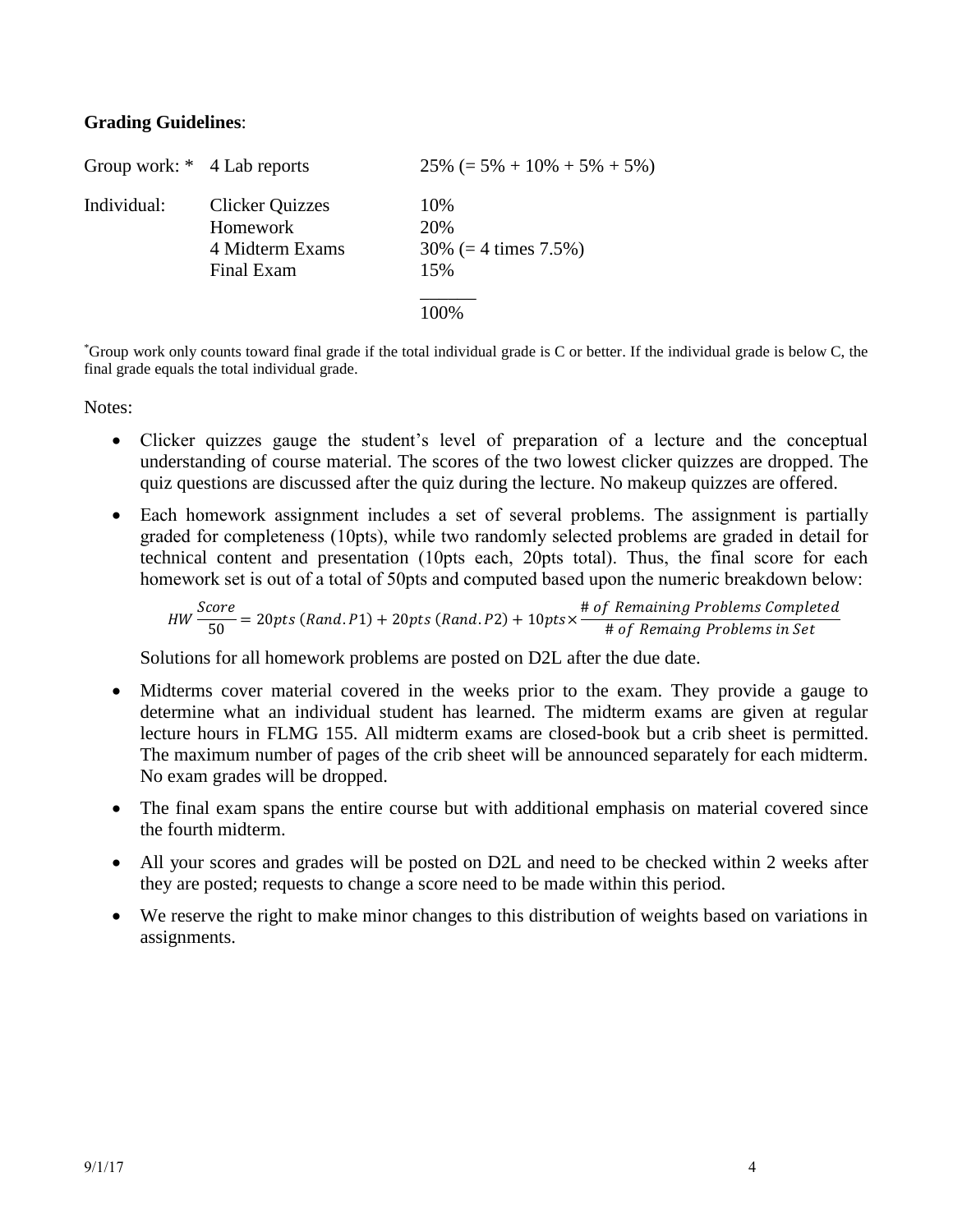## **Letter Grading Scheme:**

Letter grades will be assigned as follows:

| Letter         | <b>Grade Percent Grade</b> | 4.00 Scale |
|----------------|----------------------------|------------|
| A              | $93.00 - 100.00$           | 4.00       |
| $A-$           | $90.00 - 92.99$            | 3.67       |
| $B+$           | $87.00 - 89.99$            | 3.33       |
| B              | $83.00 - 86.99$            | 3.00       |
| $B -$          | $80.00 - 82.99$            | 2.67       |
| $C+$           | $77.00 - 79.99$            | 2.33       |
| $\overline{C}$ | $73.00 - 76.99$            | 2.00       |
| $\overline{C}$ | $70.00 - 72.99$            | 1.67       |
| $D+$           | $67.00 - 69.00$            | 1.33       |
| D              | $63.00 - 66.99$            | 1.00       |
| $\mathbf{F}$   | <b>Below 63.00</b>         | 0.00       |

## **Exam Times and Locations**:

- 1. Midterm 1: 09/21, in class
- 2. Midterm 2: 10/12, in class
- 3. Midterm 3: 11/2, in class
- 4. Midterm 4: 11/30, in class
- 5. Final exam: 12/19, 4:30 pm 7:00 pm, in FLMG 155

## **Course Policies and Procedures**:

- 1. The instructors reserve the right to reply to email questions only in business hours, i.e. Monday through Friday, 8:00 am – 5:00 pm. Emails received 24 hours or less before the exams are not guaranteed to be responded to.
- 2. The instructors reserve the right to make changes to the weekly course schedule based on occurring events that require different dispositions. The instructors will give sufficient advanced notice through announcements in class and posting on D2L. Changes to this syllabus and assignments may be announced at any time during class periods. The instructors will post the current syllabus and assignments on D2L. Both are dated in the footnote.
- 3. This course exclusively uses D2L to send out announcements, to provide comments to students daily on class activities, and to provide general information about course assignments. It is strongly recommended that all students setup their D2L account such that they receive automatically a notification about new postings and updates to the D2L course page.
- **4.** Acceptable excuses, such as medical certification of an emergency, are required to make up any exam. However, there is NO opportunity to make up clicker quizzes. Any other medical or academic-related absences need to be communicated and approved ahead of the expected absence. **These requests must be made in email to the instructor.**
- 5. If a student qualifies for accommodations because of a disability, the student is asked to submit an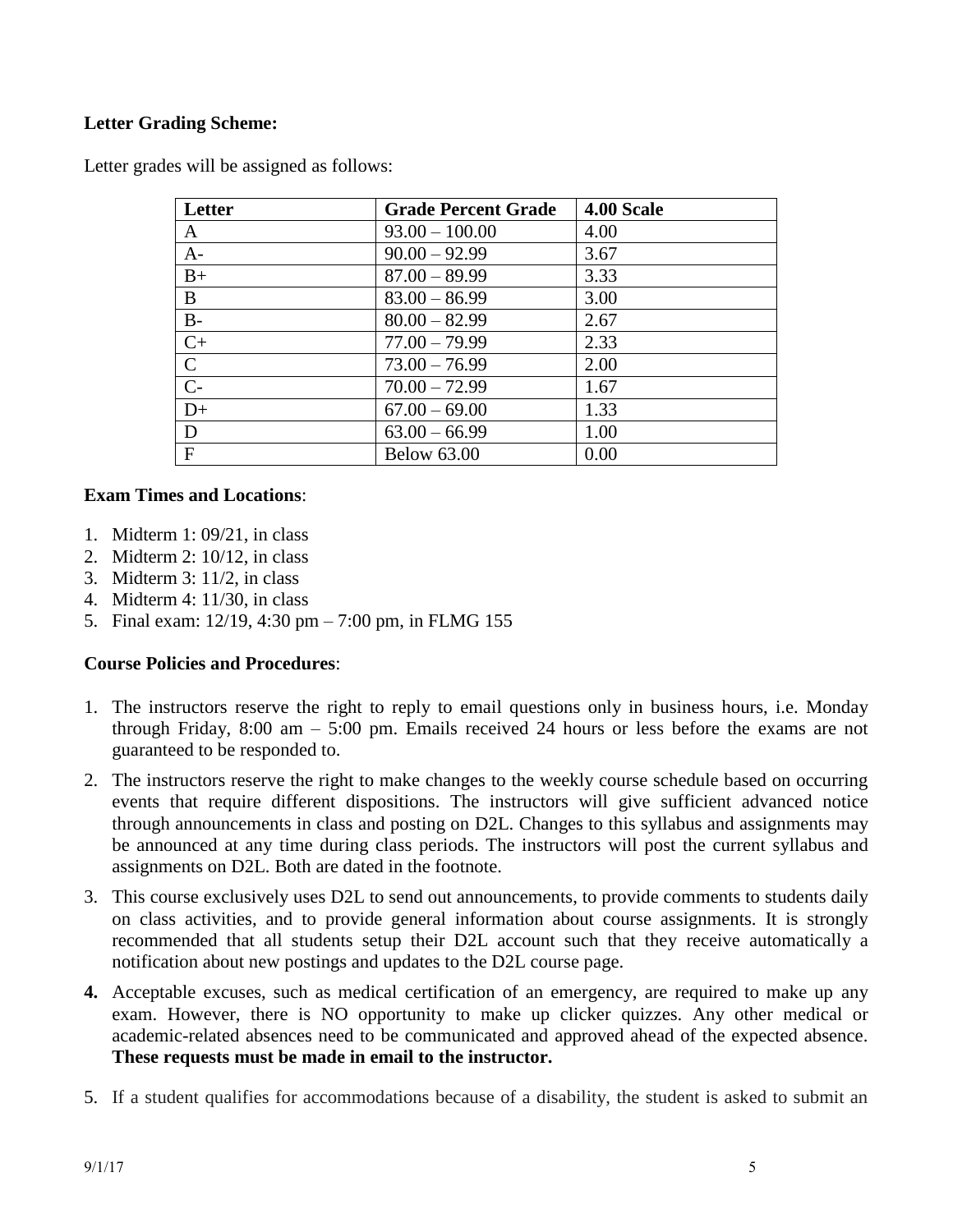accommodation letter from Disability Services to the instructors in a timely manner so that the student's needs can be addressed. Disability Services determines accommodations based on documented disabilities in the academic environment. Information on requesting accommodations is located on the [Disability](http://www.colorado.edu/disabilityservices/students) Services website [\(www.colorado.edu/disabilityservices/students\)](http://www.colorado.edu/disabilityservices/students). Contact Disability Services at 303-492-8671 or [dsinfo@colorado.edu](mailto:dsinfo@colorado.edu) for further assistance. If a student has a temporary medical condition or injury, see [Temporary](http://www.colorado.edu/disabilityservices/students/temporary-medical-conditions) Medical Conditions under the Students tab on the Disability Services website and discuss your needs with your professor.

- 6. Campus policy regarding religious observances requires that faculty make every effort to deal reasonably and fairly with all students who, because of religious obligations, have conflicts with scheduled exams, assignments or required attendance. In this class, students must let the instructors know of any such conflicts within the first two weeks of the semester so that reasonable arrangements can be worked out. See [campus policy regarding religious observances](http://www.alumniconnections.com/links/link.cgi?l=6835152&h=6451&e=UCBI-20151203180101) for full details.
- 7. Students and faculty each have responsibility for maintaining an appropriate learning environment. Those who fail to adhere to such behavioral standards may be subject to discipline. Professional courtesy and sensitivity are especially important with respect to individuals and topics dealing with race, color, national origin, sex, pregnancy, age, disability, creed, religion, sexual orientation, gender identity, gender expression, veteran status, political affiliation or political philosophy. Class rosters are provided to the instructor with the student's legal name. The instructors will gladly honor requests to address the student by an alternate name or gender pronoun. Students are asked to advise the instructor of this preference early in the semester so that the instructors may make appropriate changes to the student's records. For more information, see the policies on [classroom](http://www.colorado.edu/policies/student-classroom-and-course-related-behavior) behavior and the Student Code of [Conduct.](http://www.colorado.edu/osccr/)
- 8. The University of Colorado Boulder (CU Boulder) is committed to maintaining a positive learning, working, and living environment. CU Boulder will not tolerate acts of sexual misconduct, discrimination, harassment or related retaliation against or by any employee or student. CU's Sexual Misconduct Policy prohibits sexual assault, sexual exploitation, sexual harassment, intimate partner abuse (dating or domestic violence), stalking or related retaliation. CU Boulder's Discrimination and Harassment Policy prohibits discrimination, harassment or related retaliation based on race, color, national origin, sex, pregnancy, age, disability, creed, religion, sexual orientation, gender identity, gender expression, veteran status, political affiliation or political philosophy. Individuals who believe they have been subject to misconduct under either policy should contact the Office of Institutional Equity and Compliance (OIEC) at 303-492-2127. Information about the OIEC, the above referenced policies, and the campus resources available to assist individuals regarding sexual misconduct, discrimination, harassment or related retaliation can be found at the OIEC [website.](http://www.colorado.edu/institutionalequity/)
- 9. All students enrolled in a University of Colorado Boulder course are responsible for knowing and adhering to the [academic](http://www.colorado.edu/policies/academic-integrity-policy) integrity policy. Violations of the policy may include: plagiarism, cheating, fabrication, lying, bribery, threat, unauthorized access to academic materials, clicker fraud, resubmission, and aiding academic dishonesty. All incidents of academic misconduct will be reported to the Honor Code Council [\(honor@colorado.edu;](mailto:honor@colorado.edu) 303-735-2273). Students who are found responsible for violating the academic integrity policy will be subject to nonacademic sanctions from the Honor Code Council as well as academic sanctions from the faculty member. Additional information regarding the academic integrity policy can be found at the Honor Code Office [website.](http://www.colorado.edu/honorcode/)